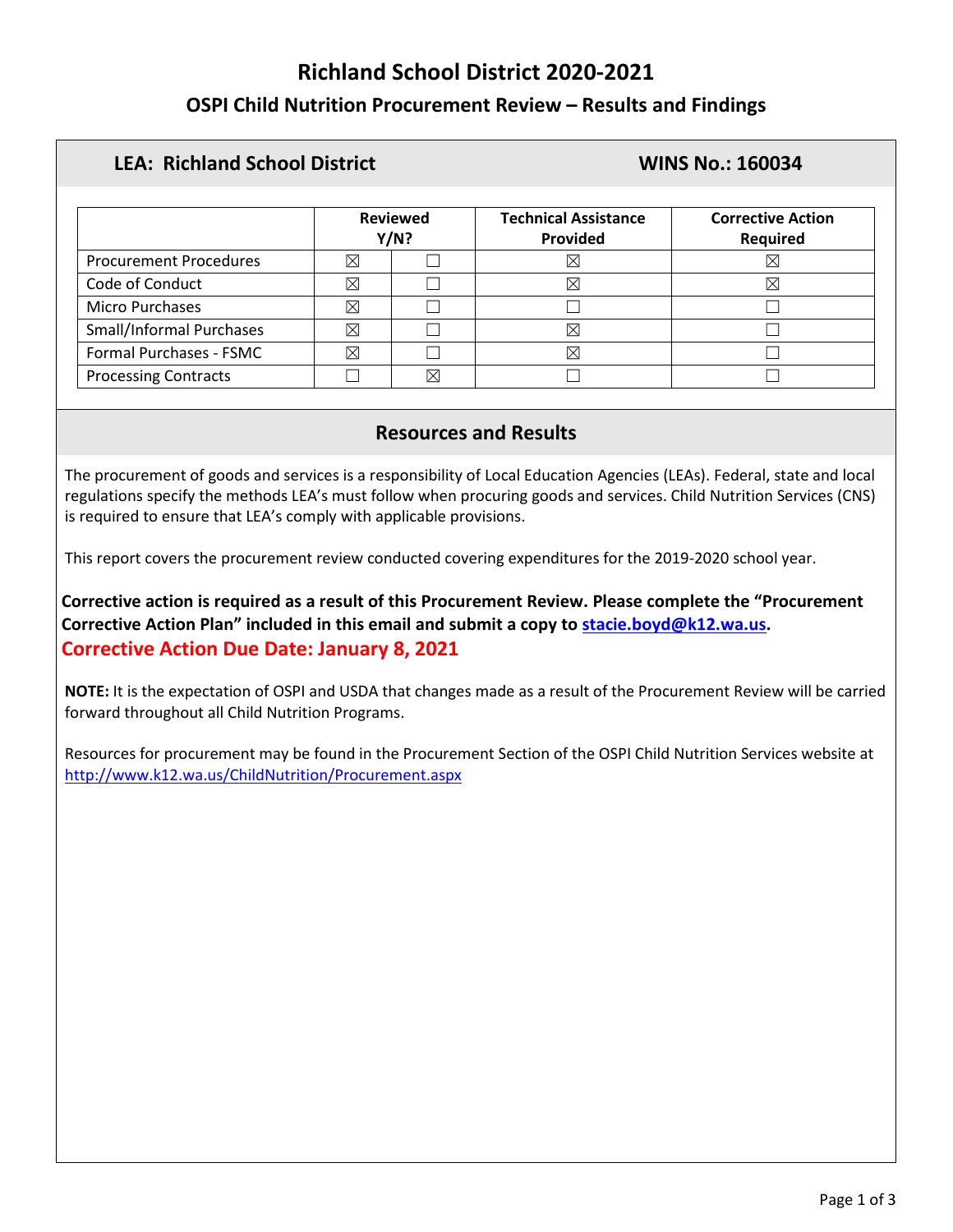# **Richland School District 2020-2021**

# **OSPI Child Nutrition Procurement Review – Results and Findings**

### **Review of Procurement Procedures and Code of Conduct:**

Sponsors must show that they have documented Procurement Procedures and a Code of Conduct per federal procurement regulations. [2 CFR 200.318, 7 CFR 210.21]

#### **Procurement Procedures:**

**Comments:** Reviewed Board Policy 6220.

**Finding:** The Procurement Policy is not in compliance with 2 CFR 200.321. **This is a repeat finding.**

**Technical Assistance:** Procurement policy must include a requirement for the sponsors to ensure that steps are taken to assure that small businesses, minority businesses, women's business enterprises and labor surplus area firms are used when possible. [2 CFR 200.321]

Additional information may be found on the OSPI CNS website. [https://www.k12.wa.us/sites/default/files/public/childnutrition/pubdocs/ProcurementProceduresReferenceSheet.pd](https://www.k12.wa.us/sites/default/files/public/childnutrition/pubdocs/ProcurementProceduresReferenceSheet.pdf) [f](https://www.k12.wa.us/sites/default/files/public/childnutrition/pubdocs/ProcurementProceduresReferenceSheet.pdf)

**Corrective Action Required:** Update the Procurement Policy to include required language outlined in 2 CFR 200.321. Submit updated Procurement Policy to OSPI Procurement Specialist.

#### **Code of Conduct:**

**Comments:** Reviewed Board Policy 6220.

**Finding:** Code of Conduct is not in compliance with 2 CFR 200.318(c)(1).

**Technical Assistance:** Sponsors must have a written Code of Conduct that:

- Prohibits real or apparent conflicts of interest for employees engaged in the selection, award and administration of contracts.
- Prohibit officers, employees and agents from soliciting or accepting gratuities, favors or anything of monetary value from contractors.
- Includes disciplinary actions to be applied in the event the standards are violated. [2 CFR 200.318(c)(1)]

Additional information may be found on the OSPI CNS website. <https://www.k12.wa.us/sites/default/files/public/childnutrition/pubdocs/writtencodeofconductreferencesheet.pdf>

**Corrective Action Required:** Update policy to include required language outlined in 2 CFR 200.318(c)(1). Submit updated Code of Conduct to OSPI Procurement Specialist.

*Note: The Washington State School Directors' Association has updated Board Policy 6220 to reflect the requirements for the Procurement Procedures and Code of Conduct.*